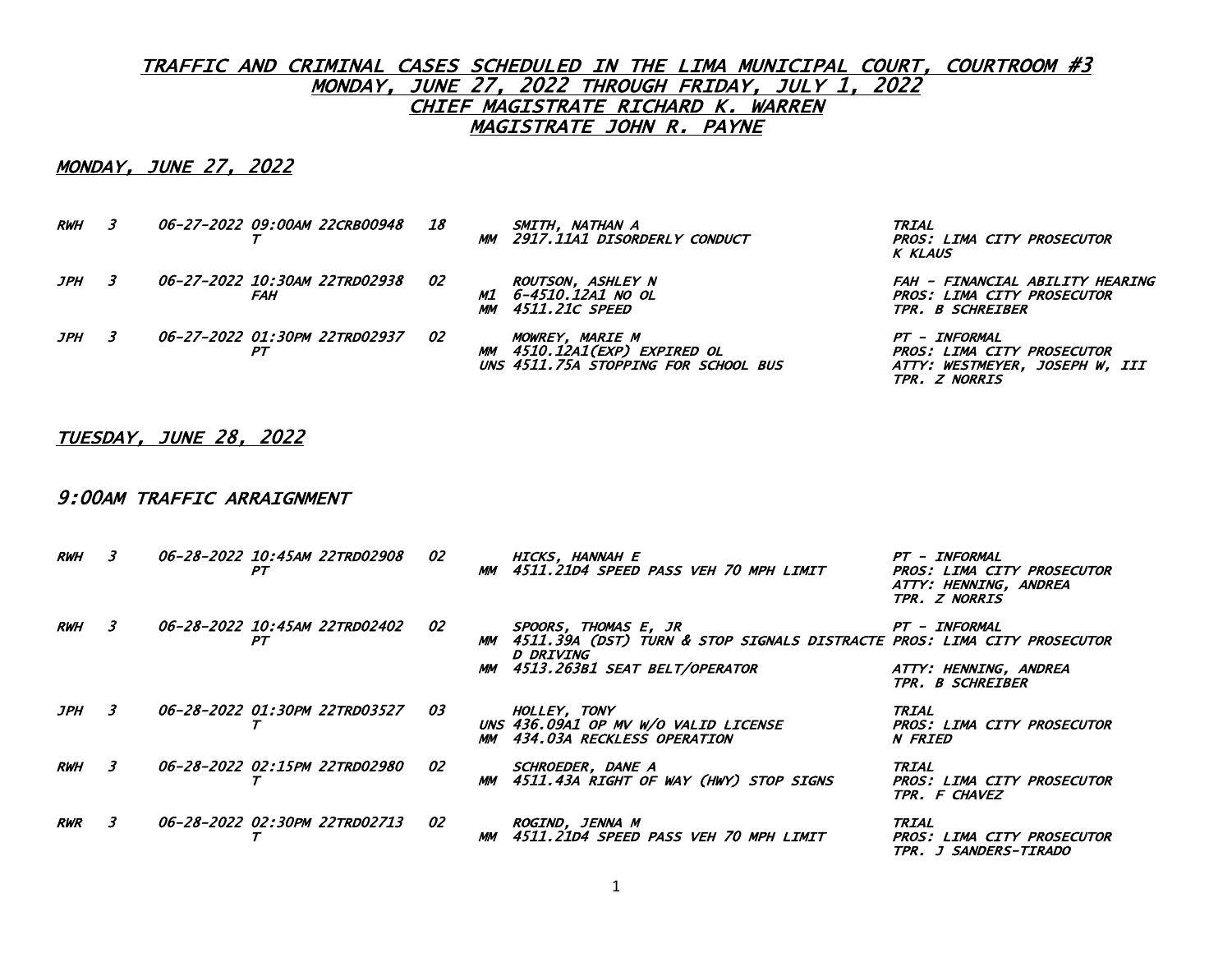RWH 3 06-28-2022 02:45PM 22TRD02903 02 LYDICK, AMANDA A TRIAL

MM 4513.263B1 SEAT BELT/OPERATOR TPR. J SANDERS-TIRADO

PROS: LIMA CITY PROSECUTOR

# WEDNESDAY, JUNE 29, 2022

| <b>RWR</b> | 06-29-2022 08:30AM 22CRB00884    | - 03 |           | <i>BARNETT. DANIYIS L</i><br>MM 612.07B4 OPEN CONTAINER PROHIBITED | <i><b>TRIAL</b></i><br>PROS: LIMA CITY PROSECUTOR<br><i>J SNYDER</i>         |
|------------|----------------------------------|------|-----------|--------------------------------------------------------------------|------------------------------------------------------------------------------|
| <b>RWR</b> | 06-29-2022 03:45PM 22TRD03772 03 |      | <b>MM</b> | CAMPBELL, ANTHONY L<br>4511.51B1 SOLICITATION BY PEDESTRIAN        | T - IN CUSTODY ON OTHER CASE<br>PROS: LIMA CITY PROSECUTOR<br><i>N FRIED</i> |

### THURSDAY, JUNE 30, 2022

### 9:00AM TRAFFIC ARRAIGNMENT

| <i><b>JRP</b></i> | 3. | 06-30-2022 02:00PM 21CRB02064 | <i>FAH</i> | <i>10</i> | MM | DIEHL, SCOTT E<br>2917.11A5 DISORDERLY CONDUCT                                                            | FAH - FINANCIAL ABILITY HEARING<br>PROS: LIMA CITY PROSECUTOR<br>ATTY: PUBLIC DEFENDERS OFFICE<br>DET J MILLER |
|-------------------|----|-------------------------------|------------|-----------|----|-----------------------------------------------------------------------------------------------------------|----------------------------------------------------------------------------------------------------------------|
| <i><b>JPR</b></i> |    | 06-30-2022 02:45PM 22TRD02691 |            | 02        |    | ANDERSON, ASHLEY M<br>UNS 4510.12A1 NO OL<br><b>MM 4511.21C SPEED</b><br>MM 4513,263B1 SEAT BELT/OPERATOR | TRIAL<br><b>PROS: LIMA CITY PROSECUTOR</b><br>SGT, A KUHN                                                      |
| <i><b>JPR</b></i> | 3. | 06-30-2022 03:00PM 21TRD10171 |            | 03        |    | DENSON, RONNIE L<br>UNS 436.09A1 OP MV W/O VALID LICENSE<br>MM 438.04A2 NO TAIL LIGHT / LIC PLATE LIGHT   | <b>TRIAL</b><br>PROS: LIMA CITY PROSECUTOR<br><b>B BEDWELL</b>                                                 |
| <i><b>JPR</b></i> | 3  | 06-30-2022 03:15PM 22TRD02978 | PТ         | 02        |    | CLAPPER, AUDESTY N<br><b>UNS 4510.12A1 NO OL</b><br>MM 4513.263B1 SEAT BELT/OPERATOR                      | PRE-TRIAL HEARING<br><b>PROS: LIMA CITY PROSECUTOR</b><br>TPR. J SANDERS-TIRADO                                |
| <i>JPR</i>        | 3. | 06-30-2022 03:15PM 22TRD01246 | PТ         | 04        |    | GILROY, TY D<br><b>UNS 4510.111A DUS</b>                                                                  | PRE-TRIAL HEARING<br>PROS: LIMA CITY PROSECUTOR<br><i>J HOLLAR</i>                                             |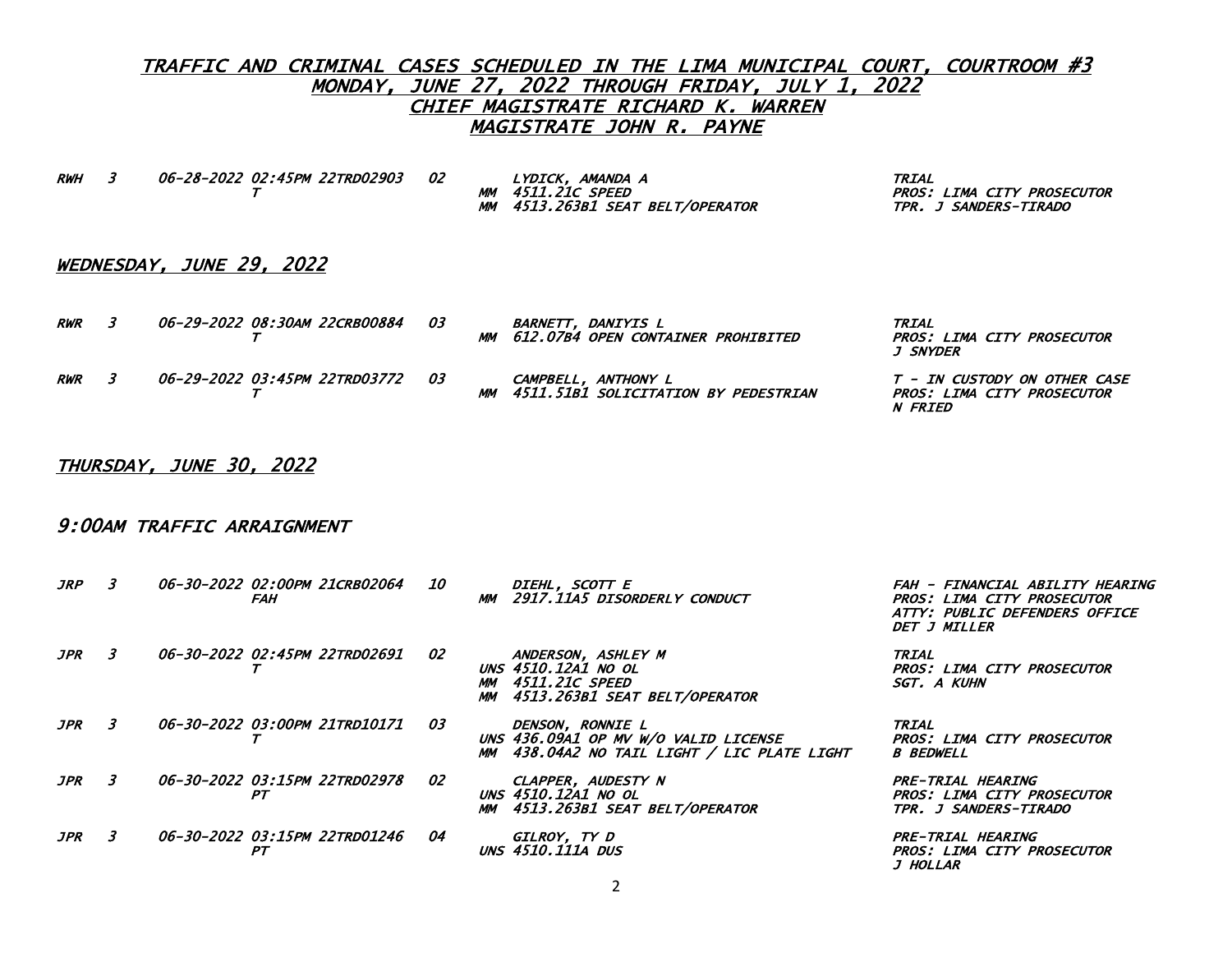| <i>JPR</i> | 3 | <i>06-30-2022 03:15PM 22TRD02931</i><br>PТ | 04 | <b>ROBERTS, CHYANNE N</b><br><b>UNS 4510.111A DUS</b><br>4503.11A FILE FOR ANNUAL REGISTRATION                      | PRE-TRIAL HEARING<br>PROS: LIMA CITY PROSECUTOR<br>M SCOTT                |
|------------|---|--------------------------------------------|----|---------------------------------------------------------------------------------------------------------------------|---------------------------------------------------------------------------|
| JPH        | 3 | 06-30-2022 03:15PM 22TRD02894<br>РT        | 03 | STEBLETON, TERRY L<br>UNS 436.12A FAILURE TO REINSTATE OL                                                           | PRE-TRIAL HEARING<br>PROS: LIMA CITY PROSECUTOR<br><b>B THOMPSON</b>      |
| JPH        | 3 | 06-30-2022 03:15PM 22TRD02141<br>PТ        | 03 | STINSON, ANTONIO L<br>UNS 436.11A DUS FRA SUSP<br>MM 432.18A FTY STOP AND YIELD SIGNS                               | PRE-TRIAL HEARING<br>PROS: LIMA CITY PROSECUTOR<br>T DUNLAP               |
| JPH        | 3 | 06-30-2022 03:15PM 22TRD03038<br>PТ        | 03 | WATKINS, JESSICA M<br>UNS 436.09A1 OP MV W/O VALID LICENSE<br>434.03A RECKLESS OPERATION<br>MM 434.04C SPEED LIMITS | PRE-TRIAL HEARING<br><b>PROS: LIMA CITY PROSECUTOR</b><br><i>J SNYDER</i> |

#### FRIDAY, JULY 1, 2022

| JPR               | 3  | 07-01-2022 08:30AM 22TRD03146                | 13        | MADISON, LOGAN R<br><b>UNS 4510.111A DUS</b>                                                      | <b>TRIAL</b><br>PROS: LIMA CITY PROSECUTOR<br><i>J ITEN</i>                |
|-------------------|----|----------------------------------------------|-----------|---------------------------------------------------------------------------------------------------|----------------------------------------------------------------------------|
| <b>JPR</b>        | 3  | <i>07-01-2022 08:30AM 22TRD03478</i>         | <b>13</b> | MERRITT, DOUGLAS<br>UNS 4510.12A1 NO OL                                                           | TRIAL<br><b>PROS: LIMA CITY PROSECUTOR</b><br><i>J ITEN</i>                |
| <i><b>JPR</b></i> | 3  | <i>07-01-2022 08:45AM 22CRB00900</i>         | 02        | <b>MARTIN, TRAVIS R</b><br>2925.11AC3A POSSESSION OF DRUGS                                        | TRIAL<br>PROS: LIMA CITY PROSECUTOR<br><b>TPR B SCHREIBER</b>              |
| <b>JPR</b>        | 3  | <i>07-01-2022 08:45AM 22TRD03194</i>         | 02        | <b>MARTIN, TRAVIS R</b><br>UNS 4510.12A1 NO OL<br>4513.05A TAIL LIGHTS-REAR LICENSE PLATE<br>MM . | <b>TRIAL</b><br>PROS: LIMA CITY PROSECUTOR<br>TPR. B SCHREIBER             |
| JPR               | 3  | 07-01-2022 09:00AM 22TRD00102<br><b>PLEA</b> | 03        | <i>FAIR, SIERRA N</i><br>UNS 436.09A1 OP MV W/O VALID LICENSE<br>MM 436.14F EXPIRED PLATES        | PLEA<br><b>PROS: LIMA CITY PROSECUTOR</b><br>S <b>KERBER</b>               |
| JPH               | 3. | <i>07-01-2022 09:15AM 22TRD00388</i><br>PLEA | 03        | CLEMENTZ, CHARISTY L<br>UNS 436.09A1 OP MV W/O VALID LICENSE<br>436.14F EXPIRED PLATES<br>MМ      | <b>PLEA</b><br><b>PROS: LIMA CITY PROSECUTOR</b><br><i><b>B OSTING</b></i> |